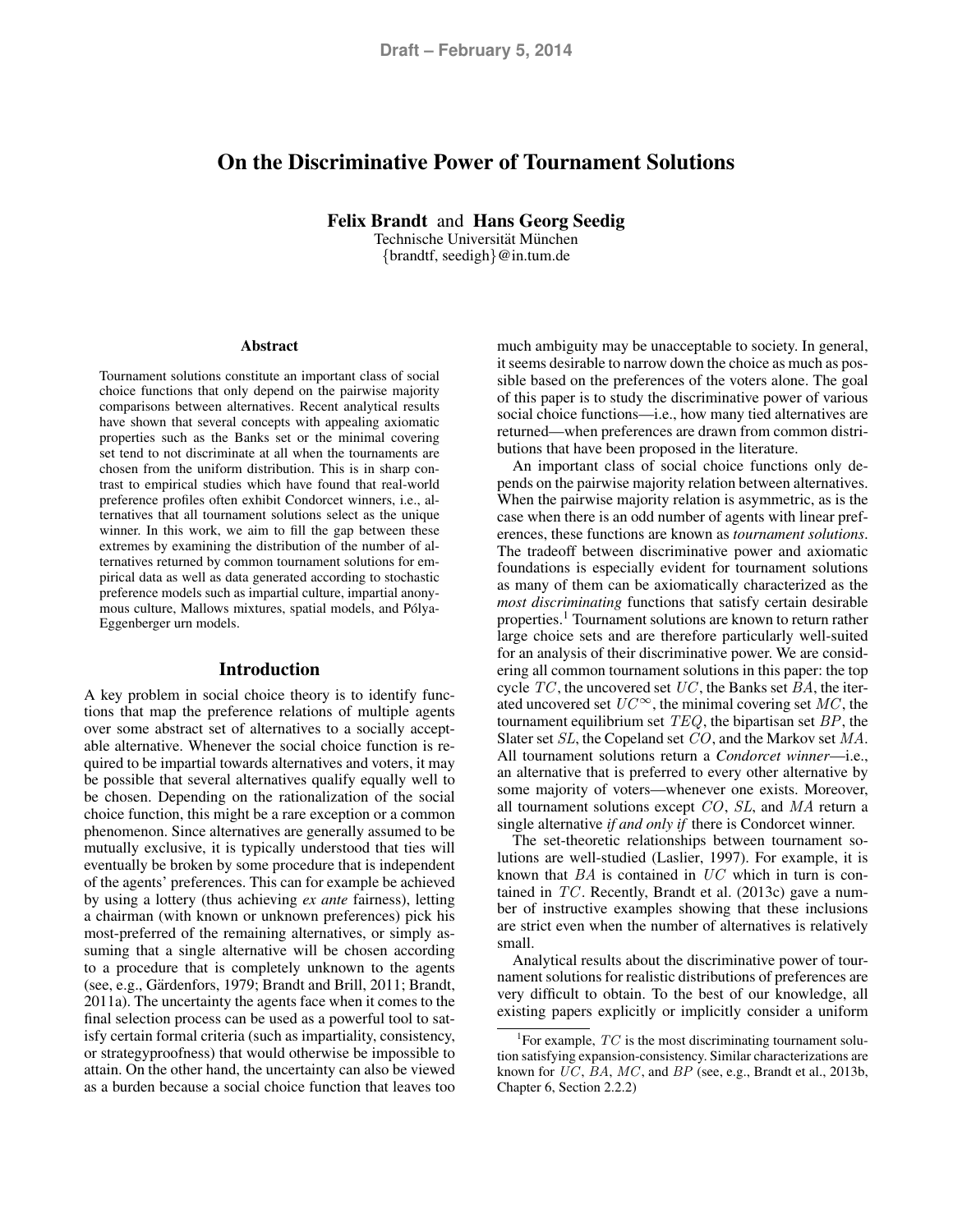distribution over all tournaments of a fixed size. Under this assumption, it was shown by Fey (2008) that BA almost always selects all alternatives as the number of alternatives goes to infinity. By the above-mentioned inclusion relationship this implies the same statement for  $UC$  and  $TC$ . Later, an analogous result was shown for  $MC$  by Scott and Fey (2012). More precise results for  $BP$  have been given by Fisher and Reeves (1995) who identified the whole distribution of  $|BP|$  for any fixed number of alternatives m. They found that the probability that  $BP$  returns exactly  $k$  alternatives is  $2^{-(m-1)} {m \choose k}$  if k is odd and zero otherwise. This directly implies that on average, BP returns half of the alternatives for odd  $|T|$ . In fact, for large tournaments,  $BP$  almost always chooses close to half of the alternatives (Scott and Fey, 2012).

These analytical results stand in sharp contrast to empirical observations that Condorcet winners exist in many realworld situations (see, e.g., Feld and Grofman, 1992), implying that tournament solutions very frequently return singletons. Simulations with stochastic preference models have been used for the analysis of several problems in (computational) social choice. For example, Laslier (2010) generated voting instances to derive estimates for the frequency of Condorcet winners and to compare the results of different voting rules such as plurality, Borda, approval voting, and Copeland's rule to each other. In his work, he has used a Rousseauist culture, capturing the idea of a pre-existing truth, as well as spatial and redistributive cultures. Earlier, McCabe-Dansted and Slinko (2006) have used computational experiments to obtain a hierarchical clustering of voting rules. To this end, they considered the number of times two voting rules coincide on a sample set as a measure for their similarity. They used the same setting as Shah (2003) with 5 alternatives and 85 voters and employed the Pólya-Eggenberger urn model by Berg (1985) to generate preferences. In comparison, we consider tournaments of larger sizes because several tournament solutions are known to always coincide when there are only few alternatives (Brandt et al., 2013c).

The remainder of this paper is structured as follows. First, we introduce terminology for preferences and tournament solutions and briefly define the tournament solutions considered in this paper. Next, we define and discuss the stochastic preference models employed in our analysis. In the section on experimental results, we describe our methodology, visually present the data obtained, and discuss some conclusions.

# Methodology

# Preference Profiles and Tournament Solutions

Let A be a set of alternatives with  $|A| = m$  and  $N =$  $\{1, \ldots, n\}$  a set of voters. The preferences of voter  $i \in N$ are represented by a complete and antisymmetric *preference relation*  $R_i \subseteq A \times A$ . The set of all preference relations will be denoted by  $R$ . The interpretation of  $(a, b) \in R_i$ , usually denoted by  $a R_i b$ , is that voter i values alternative  $a$  at least as much as alternative b. When individual preferences are transitive, we also speak of *rankings*. A *preference profile*  $R = (R_1, \ldots, R_n)$  is an *n*-tuple containing a preference relation  $R_i$  for each agent  $i \in N$ . The majority relation  $\succ_R$  of a given preference profile is defined as

$$
a \succ_R b \Leftrightarrow |\{i \mid a R_i b\}| > |\{i \mid b R_i a\}|.
$$

A *tournament* T is a pair  $(A, \succ)$ , where  $\succ$  is an asymmetric and complete (and thus irreflexive) binary relation on A. Whenever the number of voters n is odd,  $(A, \succ_R)$ constitutes a tournament. If there is an alternative  $a$  such that  $a \succ_R b$  for all  $b \in A \setminus \{b\}$ , a is a *Condorcet winner* according to R. A *tournament solution* is a function that maps a tournament to a nonempty subset of its alternatives, the *choice set*, and uniquely chooses a Condorcet winner whenever one exists. The simplest tournament solution is COND which chooses the set of all alternatives whenever there is no Condorcet winner. The other tournament solutions considered in this paper are

- the *Copeland set* (*CO*), consisting of all alternatives with maximum outdegree,
- $\bullet$  the *top cycle* (*TC*), consisting of the unique smallest set of alternatives such that every element of the set dominates all alternatives not in the set,
- the *uncovered set* (*UC*), consisting of all alternatives that reach all other alternatives in at most two steps,
- the *iterated uncovered sets* ( $UC^{\infty}$ ), the result of iteratively computing the uncovered set of the subtournament obtained from the restriction to the uncovered set,
- the *bipartisan set* (BP), consisting of all alternatives that are in the support of the unique Nash equilibrium of the corresponding tournament game,
- the *Markov set* (*MA*), consisting of the alternatives with maximum probability in the unique stationary distribution of the tournament when it is interpreted as a Markov chain,
- the *Banks set* (BA), consisting of all alternatives that are maximal in an inclusion-maximal transitive subtournament,
- the *Slater set* (*SL*), consisting of those alternatives who are maximal in a linear order, that shares as many edges as possible with the tournament,
- the *minimal covering set* (*MC*), consisting of the unique inclusion-minimal set of alternatives that is UC -stable, and
- the *tournament equilibrium set* (TEQ), consisting of the union of inclusion-minimal sets of alternatives, that are TEQ-retentive.

For definitions and discussions on most of these concept, we refer to the excellent overview by Laslier (1997). Stability and retentiveness which are properties of tournament solutions used to define MC and TEQ are discussed in detail by Brandt (2011b) and Brandt et al. (2013a), respectively. Computational issues concerning tournament solutions are discussed by Brandt (2009) and Hudry (2009).

The set-theoretic relationships of these concepts are depicted in Figure 1. BA and TEQ are the only tournament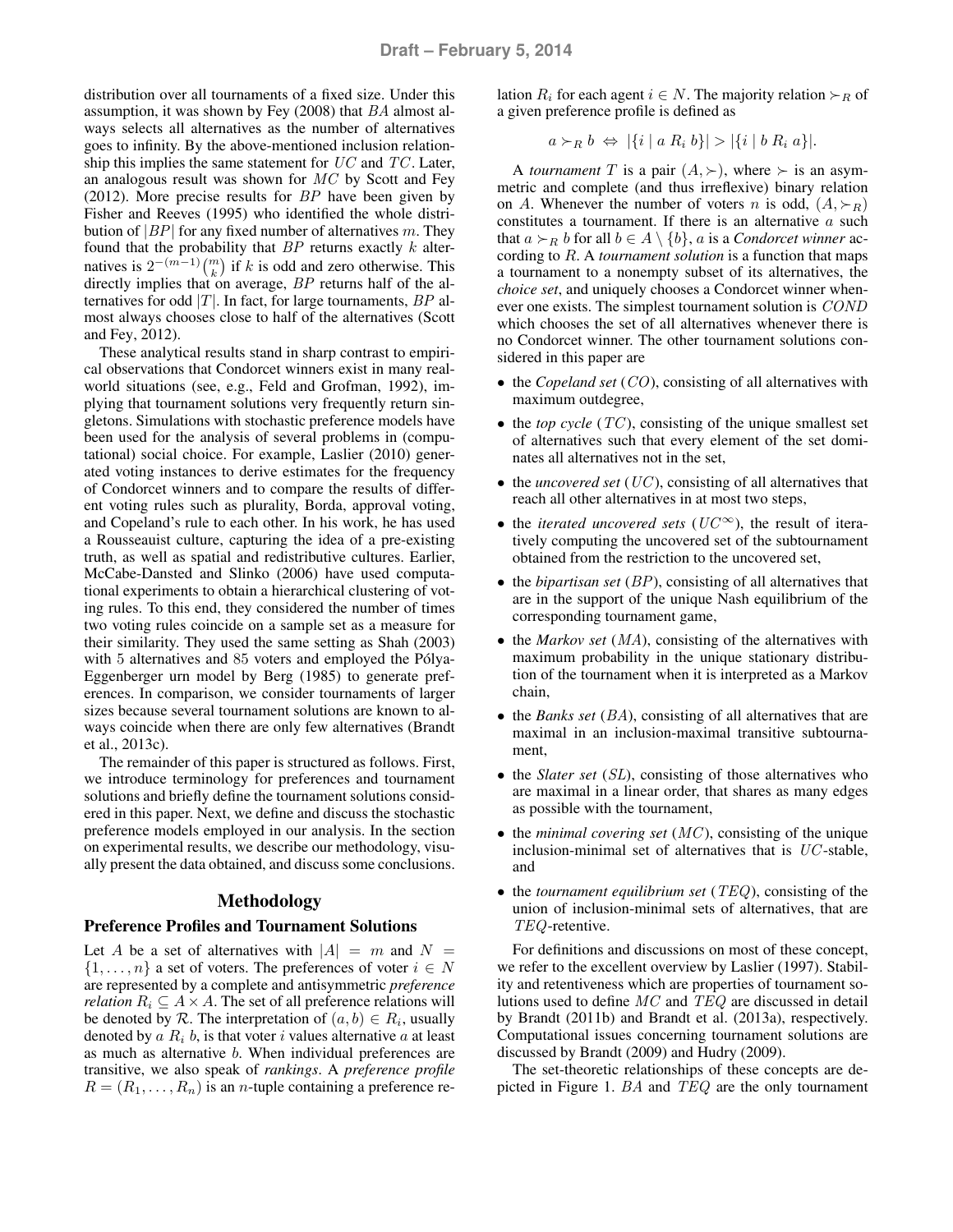

Figure 1: Set-theoretic relationships between tournament solutions. If the ellipses of two tournament solutions  $S$  and  $S'$ intersect, then  $S(T) \cap S'(T) \neq \emptyset$  for all tournaments T. If the ellipses for  $S$  an  $S'$  are disjoint, however, this signifies that  $S(T) \cap S'(T) = \emptyset$  for some tournament T. The exact location of BP in this diagram is unknown but it is contained in  $MC$  and intersects with  $TEQ$  in all known instances (Laslier, 1997). TEQ is contained in BA, but the inclusion in MC is uncertain.

solutions that are capable of discriminating in regular tournaments, i.e., tournaments in which all alternatives have the same degree.

It is important to realize that virtually all desirable properties of tournament solutions are properties of the choice set rather than its individual elements. For example, TC satisfies a certain notion of group-strategyproofness (Brandt, 2011a). Even though a single alternative will eventually be picked from  $TC$ ,  $CO$ —which is always contained in  $TC$  does *not* satisfy group-strategyproofness.

# Empirical Data

In the preference library PREFLIB (Mattei and Walsh, 2013), scholars have contributed data sets from real world scenarios ranging from preferences over movies or sushi via Formula 1 championship results to real election data. At the time of writing, PREFLIB contained 354 tournaments induced from pairwise majority comparisons. Out of these, all except 9 exhibit a Condorcet winner. The remaining tournaments are still very structured as the uncovered set never contains more than 4 alternatives (even in the largest of the remaining tournaments with 242 alternatives). This is in line with earlier observations that real-world majority relations tend to be close to linear orders and often have Condorcet winners (Regenwetter et al., 2006).

# Stochastic Models

As the available empirical data does not allow to draw conclusions about the differences in discriminative power of tournament solutions, we now consider stochastic models to generate tournaments of a given size  $m$  (usually by sampling preference profiles and considering the induced ma-

jority tournament). $^2$  In this section, we will briefly introduce the considered models and describe how to sample from them whenever this is not obvious.

The *uniform random tournament* model was used in the previous analysis of the discriminative power of tournament solutions (Fisher and Reeves, 1995; Fey, 2008; Scott and Fey, 2012). It assigns the same probability to each *labeled* tournament of size  $m$ , i.e.,

$$
\Pr(T) = \frac{1}{2^{\binom{m}{2}}} \text{ for each } T \text{ with } |T| = m.
$$

In all of the remaining models, we sample preference profiles and work with the tournament induced by the majority relation. The term *culture* has been coined for probabilistic preference models where the draws for each voter are independent from each other. Cultures are defined by the probabilities they put on each possible preference ranking. The most widely-studied model of this kind is the *impartial culture model* (IC), where every possible ranking of the alternatives has the same probability of  $\frac{1}{m!}$ . IC is a member of the family of *dual cultures*, defined by the property that each ranking has the same probability as its inverse. Dual cultures have been criticized for being too unrealistic (Regenwetter et al., 2006). Nevertheless, they are relevant for their susceptibility to analytical methods that helped to improve the understanding of voting phenomena (see, e.g., (DeMeyer and Plott, 1970)). If we add anonymity by having indistinguishable voters, the set of profiles is partitioned into equivalence classes. In the *impartial anonymous culture* (IAC), each of these equivalence classes is chosen with equal probability. Note that this is not a culture in the sense mentioned above.

A very different kind of model is the *spatial model*. Here, alternatives and voters are uniformly at random placed in a multi-dimensional space and the voters' preferences are determined by the (Euclidian) distanced to the alternatives. The spatial model has played an important role in political and social choice theory where the dimensions are interpreted as different aspects or properties of the alternatives (see, e.g., Ordeshook, 1993; Austen-Smith and Banks, 2000).

There are several models who assume a pre-existing truth in the form of reference rankings such that each agent reports a noisy estimate of said truth as his preferences. For these models, Laslier has introduced the term *Rousseauist cultures* (Laslier, 2010). Such models are usually parameterized by a homogeneity parameter that scales the noisiness of individual perceptions. In its arguably simplest form, every agent provides possibly intransitive preferences  $R$  where each pairwise preference  $a \, R \, b$  is 'correct', i.e., coincides with the reference ranking  $R_0$  with a probability p where  $0.5 \leq p \leq 1$ . We will call this the *Condorcet noise* model.

 $2$ This guided our choice of models for this paper. There are several stochastic models on rankings such as Thurstonian models, other Babington Smith models, or multi-stage ranking models that we do not consider in this work (Critchlow et al., 1991; Marden, 1995). These models are often very versatile but depend strongly on the choice of a rather large number of parameters. Also, sampling from a general Babington smith model is a very tedious task.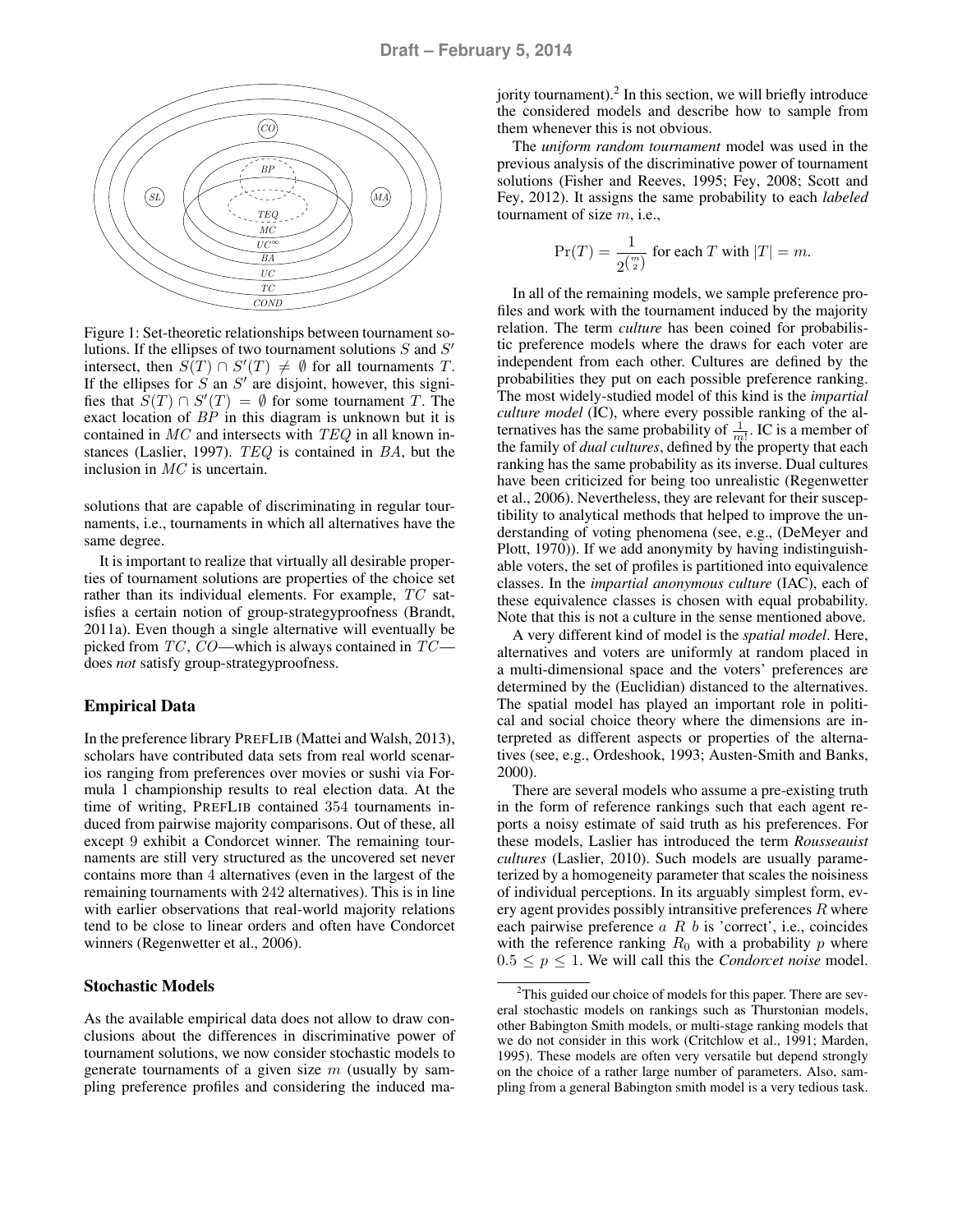This is the only model we consider in which individual preferences can be intransitive. An interesting aspect of this model is that all pairwise majority comparisons are independent of each other and can be computed by

$$
\Pr(a > R b \mid a R_0 b) = \sum_{v=\frac{n}{2}+1}^{n} {n \choose v} p^{v} (1-p)^{n-v}.
$$

For  $p = 0.5$ , the Condorcet noise model with any number of voters coincides with the model of uniform random tournaments.

In *Mallows-*φ *model* (Mallows, 1957), the distance to a reference ranking is measured by means of the Kendalltau distance which counts the number of pairwise disagreements. Let  $R_0$  be the reference ranking. Then, the Kendelltau distance of a preference ranking R to  $R_0$  is  $\tau(R, R_0) =$  $\binom{m}{2}$  –  $|R \cap R_0|$ . According to the model, this induces the probability of a voter having  $R$  as his preferences to be  $Pr(R) = \phi^{\tau(R,R_0)}/C$  where C is a normalization constant and  $\phi \in (0, 1]$  is a dispersion parameter. Small values for  $\phi$  put most of the probability on rankings very close to  $R_0$ whereas for  $\phi = 1$  the model coincides with IC.

Obviously, one can define a number of such distancebased models. Besides the Kendell-tau distance, Spearmanrho distance has been considered (resulting in Mallows- $\theta$ model), as well as the distance measures named after Cayley, Hammond, and Ulam. See (Critchlow et al., 1991) for a discussion.

A property that makes distance-based models less appealing for this particular study is their bias towards transitive majority relations which makes the issue of choosing trivial. In fact, Mallows-φ even satisfies *strong unimodality* as defined in Critchlow et al. (1991) since a single preference ranking has maximum probability and ranking probabilities are non-increasing as we move along a path of rankings, where in each step two adjacent alternatives are swapped causing an increase in the Kendell-tau distance to the modal ranking.

To overcome this unimodality of the preference distribution, *mixtures* of models have been considered. A mixture model consists of several ordinary models with a probability distribution over them. While this idea could theoretically be applied to any set of models that may just differ in their parameterization or even belong to different model families, it has been considered the most with respect to the Mallows- $\phi$  model. For simplicity and to reduce the number of free parameters, we consider uniform mixtures over  $k$  Mallows- $\phi$  with a shared parameter  $\phi$  and refer to this as *Mallows* k*-mixtures*. Sampling from Mallows-φ (or Mallows mixtures) is conveniently possible by a repeated insertion model (Doignon et al., 2004; Lu and Boutilier, 2011).

In the Pólya-Eggenberger *urn model*, each possible preference ranking is thought to be represented by a ball in an urn from which individual preferences are drawn. After each draw, the chosen ball is put back and  $\alpha \in \mathbb{N}_0$  new balls of the same kind are added to the urn (Berg, 1985). This models the effect of an interdependence of multiple voters' preferences as the next voter chooses from a modified distribution. The urn model subsumes both IC ( $\alpha = 0$ ) and IAC ( $\alpha = 1$ ).

# Experimental Results and Discussion

In our experimental setup, we generated tournament instances according to the aforementioned models and computed the different choice sets for them. For the sampling step, we built on the implementations of Mallows- $\phi$  and an urn model from Mattei and Walsh (2013) to generate preference profiles of which we considered the majority relation. The computation of the various tournament solutions was done via counting  $(CO)$ , matrix multiplication  $(UC,$  $UC^{\infty}$ ), depth-first-search (TC), linear programming (BP,  $MC$ ), eigenvalue decomposition  $(MA)$ , branch-and-bound  $(SL)$ , or tailored algorithms  $(BA, TEQ)$ . Computing  $BA$ , TEQ, and SL is NP-hard wheres the remaining tournament solutions can be computed efficiently.

First, we considered the frequency of majority relations with a Condorcet winner of each stochastic model. In case of the Condorcet noise model, they can be computed directly: let  $p_M = Pr(a \succ_R b \mid a R_0 b)$ . Then,

$$
\Pr(\succ_R \text{ has Cond. winner}) = \sum_{i=1}^n p_M^{n-i-1} (1 - p_M)^i.
$$

For the other models, we resorted to computational experiments. Some of these results are shown in Figure 2. The distributions of IAC, Mallows- $\phi$ , and urn models with a fixed  $\alpha$ are not displayed but are very similar to IC. For all models, we see that increasing the number of alternatives generally makes Condorcet winners less likely. Note, however, that in case of the Mallows-4-mixture with  $\phi = 0.9$ , there is a nonmonotonic region for  $n \geq 25$  voters where Condorcet winners become more frequent again when the number of alternatives is sufficiently large. A similar phenomenon is visible in Figure 3 for the Mallows-4-mixture with  $\phi = 0.95$ . We currently have no conclusive explanation of this effect.

For our choice of parameters, we briefly mention the effects of the other parameters. In all Rousseauist cultures, increasing the number of voters increases the likeliness of Condorcet winners. The same holds for parameter changes that increase homogeneity such as increasing  $p$  in the Condorcet noise model, decreasing  $\phi$  in Mallows- $\phi$  model, or increasing  $\alpha$  in the urn model. For the spatial model, we have not found the dimension to have a large impact on the results as long as it is at least 2.

Secondly, we examined the ability of the various solutions to rule out alternatives. Our informal measure for discriminative power of a tournament solution on a specific model is the distance of its average choice set size to the average size of *COND* which, by definition, is the least discriminative tournament solution. In our comparisons, we provide COND not only as a baseline but also as an indicator for the frequency of tournaments with a Condorcet winner. We examined the average choice set sizes of the aforementioned tournament solutions for a fixed number of voters  $n = 51$ . The results are shown in Figure 3.

Due to the large number of Condorcet winners in these samples, the standard deviations of the measured choice set sizes are usually about as large as the reported values themselves. In cases of very high or very low average choice set sizes as in the spatial or in the uniform random tournament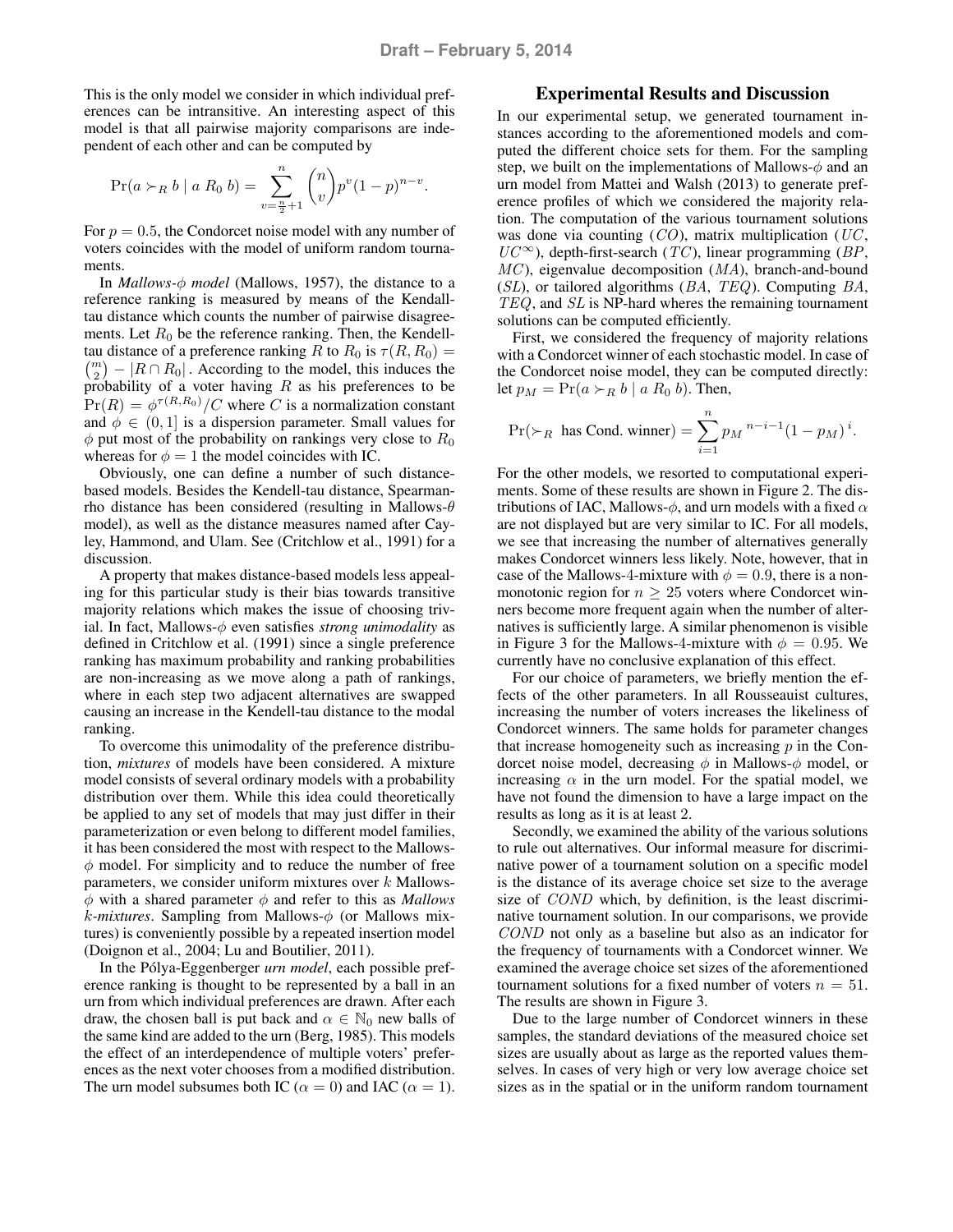

Figure 2: Frequencies of tournaments with a Condorcet winner as a heat map for four stochastic models. The number of voters ranges from 3 to 51 on the horizontal axis, the number of alternatives from 3 to 50 on the vertical axis. Displayed are the proportions of tournaments with a Condorcet winner. The color green corresponds to a high frequency of such tournaments, the color red indicates that few tournaments sampled from this model exhibit a Condorcet winner. For the first three models, the values are taken over 100 samples, whereas the probabilities for the Condorcet noise model were computed directly.

model, the standard deviation is, of course, low. A notable exception from this behavior is BP in case of the uniform random tournament model and the similar Condorcet noise model with  $p = 0.55$ . There, BP on average chooses less than half of the alternatives with low standard deviation.

The following conclusions can be drawn from our results.

- $TC$  is almost as undiscriminating as  $COND$ .
- All other tournament solutions are much more discriminating than the analytical results for uniform random tournaments suggest. In fact, for all reasonable parameterizations of the considered models with transitive individual preferences and at least 10 alternatives (including impartial culture) all tournament solutions except TC discarded at least 75% of the alternatives on average.
- All tournament solutions except  $TC$  behave similarly in terms of discriminative power. One may conclude that the decision which one to use in practical applications should not be based on discriminative power, but rather on axiomatic properties.
- Using a more fine-grained analysis, tournament solutions can be divided into five clusters based on their discriminative power. The first cluster merely consists of TC. The second cluster contains  $UC$  and BA.  $UC^{\infty}$ , MC, and TEQ are contained in the third cluster. BP forms a cluster of its own. Finally, tournament solutions based on scoring (SL, CO, and MA) are much more discriminating than all other tournament solutions and form the fifth cluster. Out of these, MA stands out as the most selective one. It is almost always unique.
- $UC^{\infty}$  (and thereby also  $MC$ ) discriminates more than BA. This observation could not be deduced from the settheoretic relationships between tournament solutions.
- $\bullet$  BP is not only remarkably discriminating in uniform random tournaments (which already follows from the analytical results), but even more discriminating in the Condorcet noise model with  $p = 0.55$ . Within the group of tournament solutions with appealing characterizations, it discriminates the most (and is efficiently computable).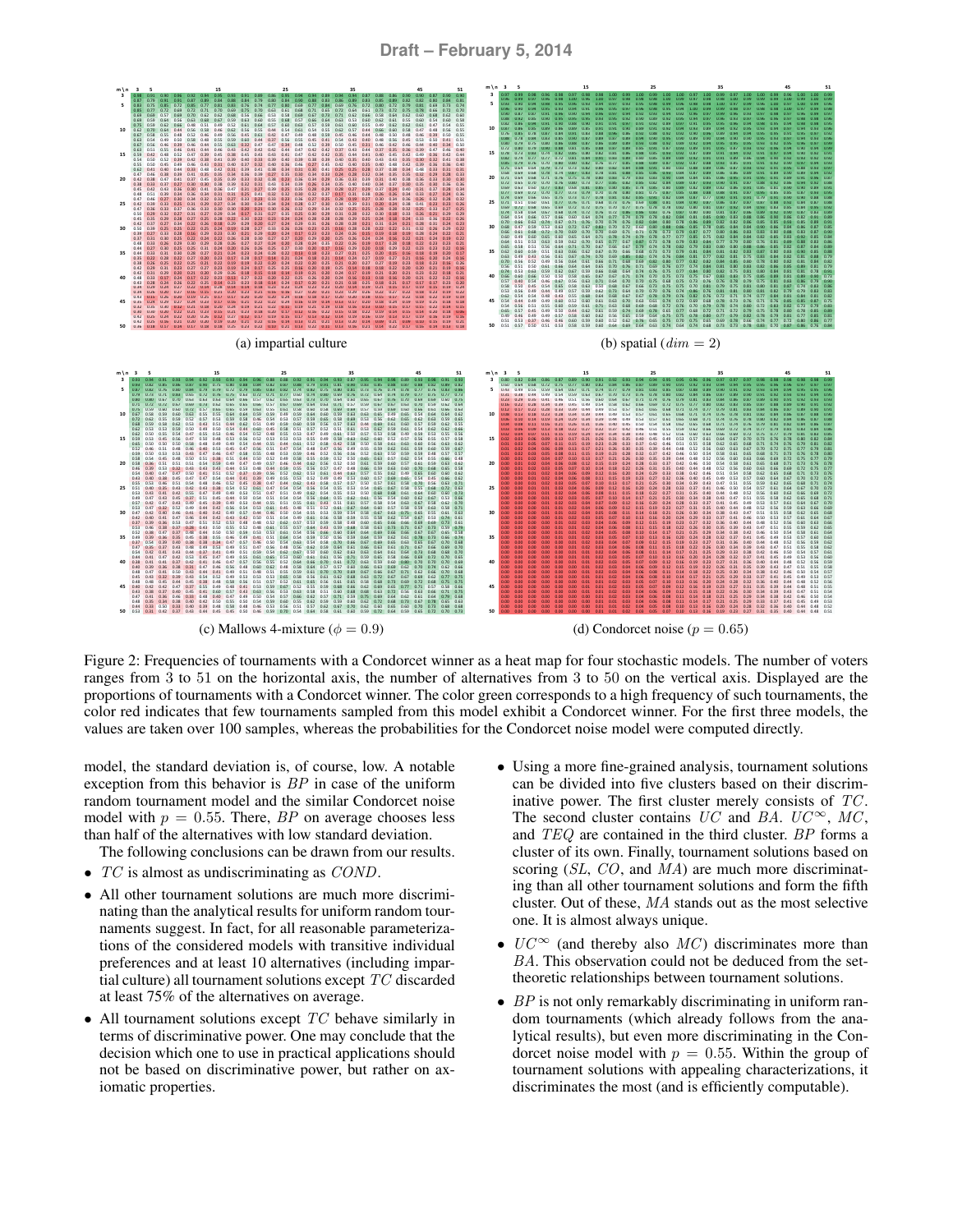

Figure 3: Comparison of average absolute choice set sizes for various stochastic preference models. The number of alternatives is on the horizontal axis, the number of voters is  $n = 51$ . Averages are taken over 100 runs. The Slater set (SL) is omitted whenever its computation was infeasible.